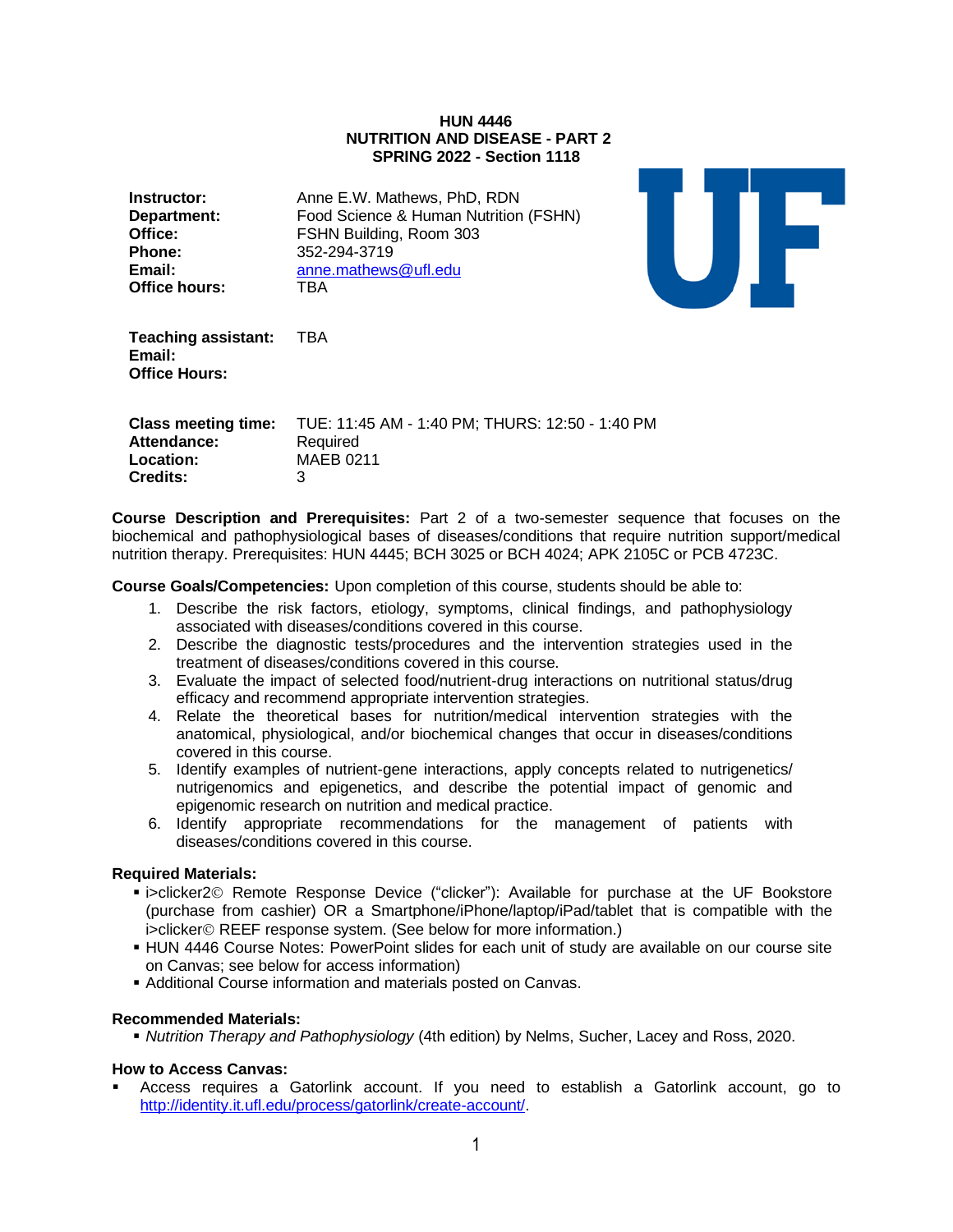▪ Once you have created a Gatorlink account, access e-Learning support services home page at [http://lss.at.ufl.edu.](http://lss.at.ufl.edu/) Select "e-Learning in Canvas". Log in using your Gatorlink ID. HUN 4446 should be listed under "courses". If you are unfamiliar with Canvas, information can be found under the "help" tab.

**Class Attendance and Demeanor:** Students are expected to attend all classes, to bring their i>clicker2© "clicker" or Smartphone/iPhone/laptop/iPad/tablet computer to every class, to arrive on time, and to leave when dismissed by the instructor. Students are expected to show courtesy to their classmates and instructor by muting electronic devices and refraining from using a computer or any other type of personal electronic device for any purpose other than taking notes, viewing PowerPoint slides being discussed in class, or using them in place of the clicker device to answer questions. Students also are expected to refrain from engaging in personal conversations during class. These same expectations apply to the in person and online sections. Zoom chat should be used for relevant class discussion and questions only.

## **Absences and Make-Up Work**

Requirements for class attendance and make-up exams, assignments and other work are consistent with university policies that can be found at:

[https://catalog.ufl.edu/ugrad/current/regulations/info/attendance.aspx.](https://catalog.ufl.edu/ugrad/current/regulations/info/attendance.aspx) (See below for more details.)

**Student Evaluation:** Three tests, a final exam, two assignments, in class participation, and 6 online quizzes will be used to evaluate student performance. Tests/exams and quizzes must be taken as scheduled. University approved activities that conflict with exams should be brought to the instructor's attention in advance so that alternative arrangements can be made. An unexcused absence from a test will result in a score of "0" unless there are unavoidable extenuating circumstances (subject to my discretion) that can be documented to my satisfaction. Extenuating circumstances include unavoidable, unplanned situations such as illness (chart note from physician or clinic; vague notes such as "was seen" are not acceptable); family death (dated obituary); accident (police report); etc. Failure to complete a quiz within the time frame allowed will result in a grade of "0". Extra credit projects will **NOT** be available.

**Assignments:** Detailed information for completing the assignments for this course will be posted on Canvas/distributed separately. Please note assignment #2 has 4 parts with 4 due dates.

**Quizzes:** Quiz dates will be announced approximately one week prior to the date the quiz will become available. Quizzes will be administered through e-Learning/Canvas. You will have **25 minutes to complete each quiz** beginning from the time you open the quiz. Quizzes will be available for you to take for approximately 34-hour period (from 2:00 PM on day the quiz is announced until 11:59 PM the following day). The lowest quiz score (or missed quiz) will be dropped.

**In Class Participation:** In class participation will be evaluated using the i>clicker2© ("clicker") or via your Smartphone/iPhone/laptop computer/iPad/tablet using the i>clicker© REEF response system. I have selected to use the i>clicker© system for several reasons, all of which I hope will make for a better learning experience for you, as well as provide you with the opportunity to improve your performance in the class. (See separate handout for details.)

- We will practice using the clickers during the first few class periods. I will officially begin recording response card ("clicker") responses that count toward your final grade **beginning January 20th, 2022.**
- Questions asked during class may include material just covered in class, material covered from previous lectures, and opinion questions or other types of "informational" questions.
- Content questions will be graded, with partial credit given for incorrect answers.
- Questions may be asked at any point during the class, and on some days, more than one question may be asked. You will be given a set amount of time to respond, but once the "polling time" has ended, it will not be possible to register your response so you should be sure to get to class on time and to have your "clicker" (or the device you are using with the i>clicker© app) with you and ready to use.
- A total of 45 points for the semester will be considered a perfect "in class participation" score. To allow for technical problems, failure to bring your clicker/smartphone/iPhone/laptop computer/iPad/tablet to class, clicker/smartphone/iPhone/laptop computer/iPad/tablet (i.e., dead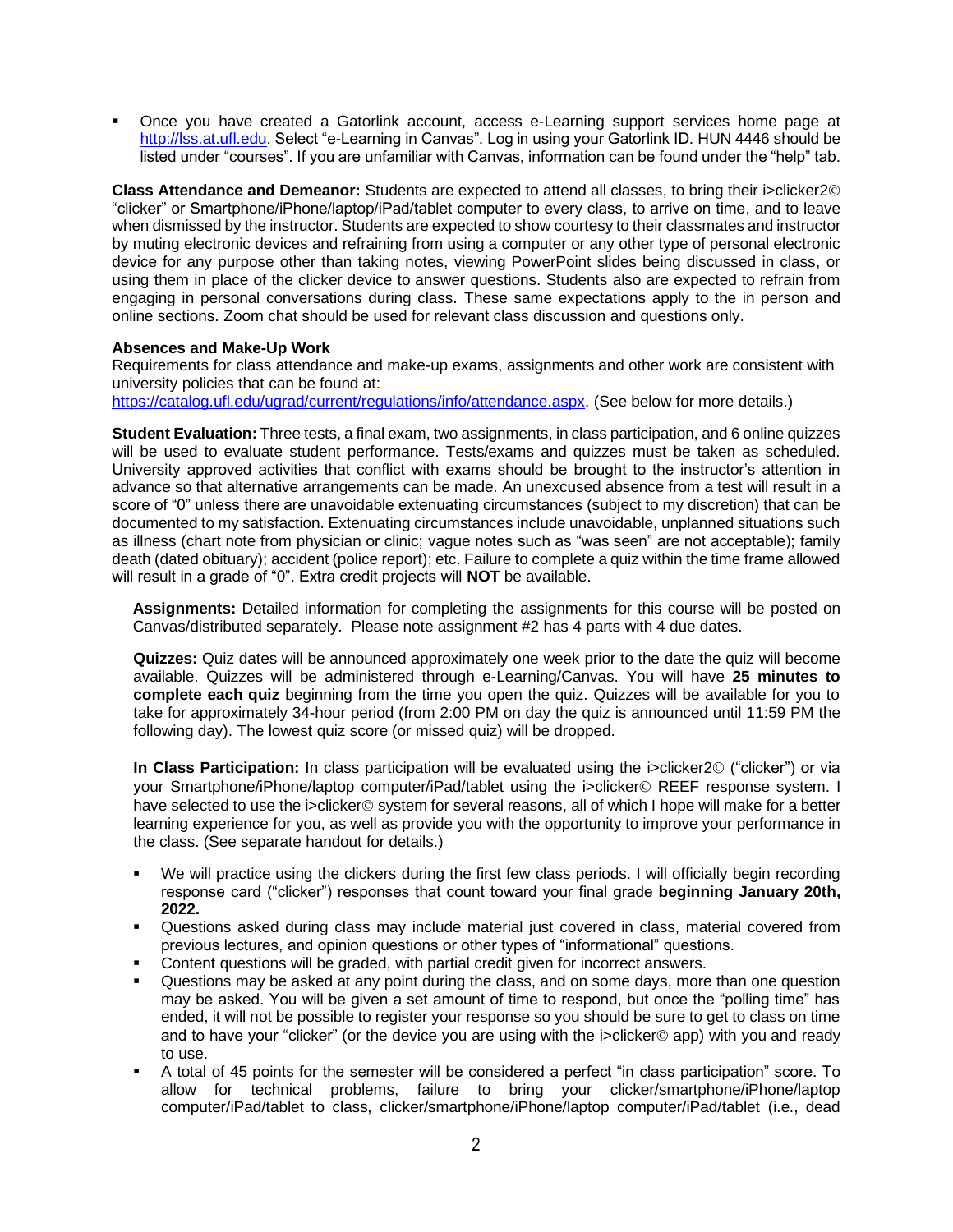battery; malfunction; etc.), unexcused absences, etc., I will offer a minimum of 55 points during the semester (**starting on January 20** forward). Points earned in excess of the number needed for a perfect "in class participation" score (i.e., 45 points) will count as bonus points toward your final grade. This means that you have the opportunity to earn at least 10 bonus points, in addition to the 2 bonus points I offer in exchange for completing and submitting an electronic version of your student information card (follow directions provided on e-Learning in Canvas). Depending on where you stand in the course, these extra points could improve your final grade.

**• Please note:** You are on your honor (see UF Academic Honesty Policy below) to register responses only for yourself **WHILE YOU ARE PRESENT IN CLASS**. This means you personally must be in class and use your personal response card to register your answers. **Registering responses for someone else or having someone else register responses for you or answering questions when you are not present in class is a form of cheating.** If you are caught cheating the system, you and the other party(ies) involved will, at a minimum, forfeit all of your points for the semester, and you could be prosecuted through the Student Honor Court. If you are not caught, you will have to deal with your conscience and personal ethics, which may not seem like a big deal now, but may catch up with you some day.

## **Evaluation of Performance/Grades and Grade Points**

Grades and Grade Points For information on current UF policies for assigning grade points, see <https://catalog.ufl.edu/UGRD/academic-regulations/grades-grading-policies/>

| <b>Performance Indicators</b>                                                      | <b>Points</b> |  |
|------------------------------------------------------------------------------------|---------------|--|
| Tests (3) $@$ ~70 points each (this is the average points, some tests will have    | 210           |  |
| slightly more or slightly less points)                                             |               |  |
| Final Exam $(-\frac{1}{2})$ comprehensive, $-\frac{1}{2}$ new material)            | 120           |  |
| Assignments (2) 1@20 and 1@55 points                                               | 75            |  |
| Class Participation (out of a minimum of 55 points; points above $45 =$ bonus pts) |               |  |
| Quizzes (online, 6) $@$ ~10 points each (lowest grade dropped)                     | -50           |  |
| Total                                                                              | 500           |  |

**Grading Scale: Grades will be posted on e-Learning in Canvas. Grades are not curved and are not negotiable.**

| $A = 467 - 500$ | $A^- = 450 - 466$ | $B+ = 433 - 449$ | $B = 417 - 432$ | $B^- = 400 - 416$ | $C_{+}$ = 383-399 |
|-----------------|-------------------|------------------|-----------------|-------------------|-------------------|
| 93.34-100%      | 90-93.33%         | 86.68-89.9%      | 83.34-86.67%    | 80-83.33%         | 76.68-79.9%       |
| $C = 367 - 382$ | $C^{-}$ = 350-366 | $D+ = 334 - 349$ | $D = 317 - 333$ | $D^- = 300 - 316$ | $E = 300$         |
| 73.34-76.67%    | 70-73.33%         | 66.68-69.9%      | 63.34-66.67%    | 60-63.33%         | $< 60\%$          |

**Supplementary Information:** Supplementary information, announcements, reminders, and critical thinking exercises will be posted on e-Learning in Canvas or the class listserv.

## **Online Course Evaluation Process**

Student assessment of instruction is an important part of efforts to improve teaching and learning. Students are expected to provide professional and respectful feedback on the quality of instruction in this course by completing course evaluations online via GatorEvals. Guidance on how to give feedback in a professional and respectful manner is available a[t https://gatorevals.aa.ufl.edu/students/.](https://gatorevals.aa.ufl.edu/students/) Students will be notified when the evaluation period opens and can complete evaluations through the email they receive from GatorEvals, in their Canvas course menu under GatorEvals, or via [https://ufl.bluera.com/ufl/.](https://ufl.bluera.com/ufl/) Summaries of course evaluation results are available to students at [https://gatorevals.aa.ufl.edu/public-results/.](https://gatorevals.aa.ufl.edu/public-results/)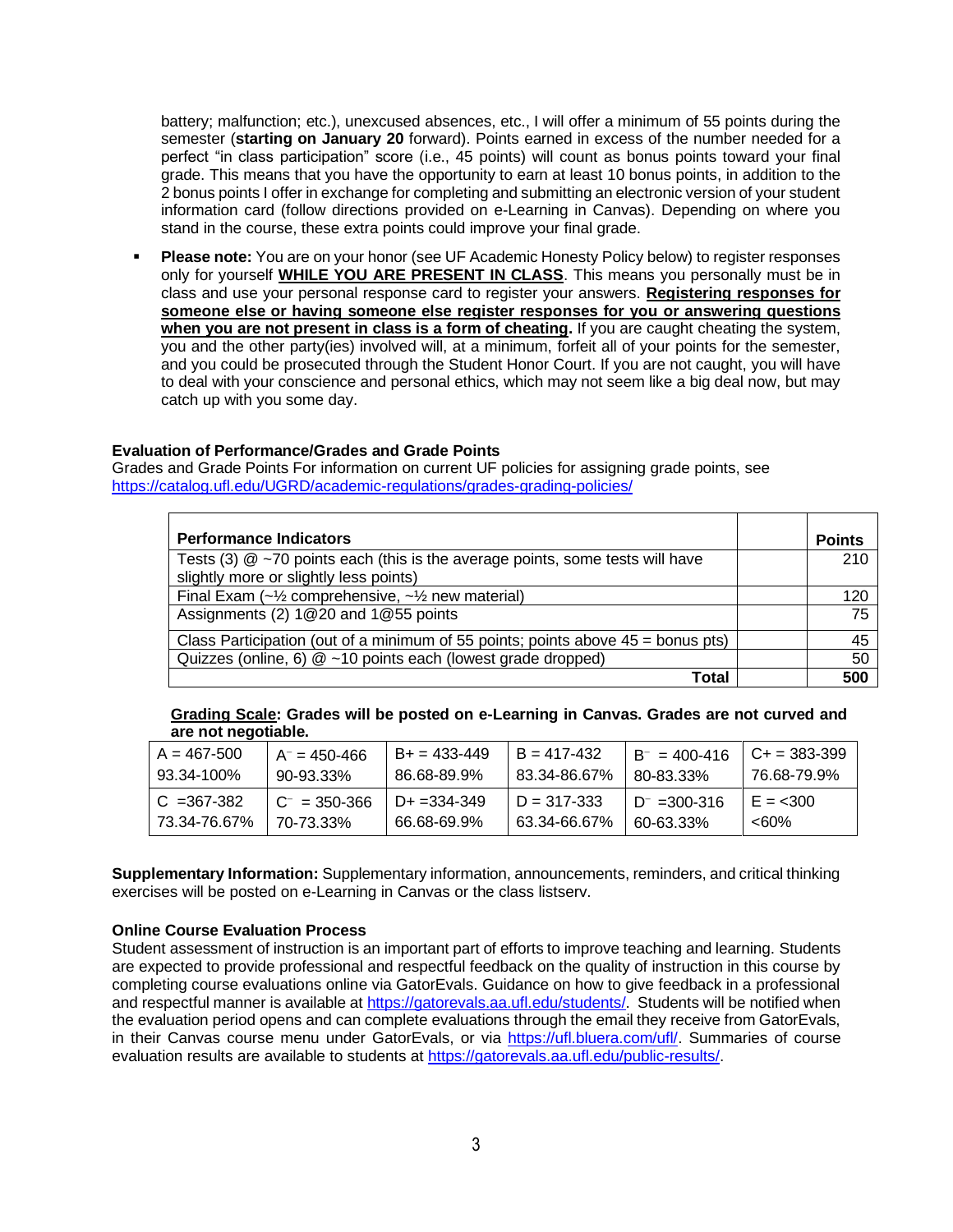#### **Academic Honesty**

As a student at the University of Florida, you have committed yourself to uphold the Honor Code, which includes the following pledge: "*We, the members of the University of Florida community, pledge to hold ourselves and our peers to the highest standards of honesty and integrity."* You are expected to exhibit behavior consistent with this commitment to the UF academic community, and on all work submitted for credit at the University of Florida, the following pledge is either required or implied: *"On my honor, I have neither given nor received unauthorized aid in doing this assignment*."

It is assumed that you will complete all work independently in each course unless the instructor provides explicit permission for you to collaborate on course tasks (e.g. assignments, papers, quizzes, exams). Furthermore, as part of your obligation to uphold the Honor Code, you should report any condition that facilitates academic misconduct to appropriate personnel. It is your individual responsibility to know and comply with all university policies and procedures regarding academic integrity and the Student Honor Code. Violations of the Honor Code at the University of Florida will not be tolerated. Violations will be reported to the Dean of Students Office for consideration of disciplinary action. For more information regarding the Student Honor Code, please see:

<http://www.dso.ufl.edu/sccr/process/student-conduct-honor-code>

#### **Software Use:**

All faculty, staff and students of the university are required and expected to obey the laws and legal agreements governing software use. Failure to do so can lead to monetary damages and/or criminal penalties for the individual violator. Because such violations are also against university policies and rules, disciplinary action will be taken as appropriate.

## **Students with Disabilities**

The Disability Resource Center coordinates the needed accommodations of students with disabilities. This includes registering disabilities, recommending academic accommodations within the classroom, accessing special adaptive computer equipment, providing interpretation services and mediating faculty-student disability related issues. Students requesting classroom accommodation must first register with the Dean of Students Office. The Dean of Students Office will provide documentation to the student who must then provide this documentation to the instructor when requesting accommodation. Contact information: 0001 Reid Hall, 392-8565, [www.dso.ufl.edu/drc/](http://www.dso.ufl.edu/drc/)

## **Campus Helping Resources**

Students experiencing crises or personal problems that interfere with their general wellbeing are encouraged to utilize the university's counseling resources. The Counseling & Wellness Center provides confidential counseling services at no cost for currently enrolled students. Resources are available on campus for students having personal problems or lacking clear career or academic goals, which interfere with their academic performance.

• **University Counseling & Wellness Center***, 3190 Radio Road, 352-392-1575,* **[www.counseling.ufl.edu/cwc/](http://www.counseling.ufl.edu/cwc/)**

Counseling Services Groups and Workshops Outreach and Consultation Self-Help Library Wellness Coaching

- **U Matter We Care**, **[www.umatter.ufl.edu/](http://www.umatter.ufl.edu/)**
- **UF Hitchcock Field and Fork Pantry** provides nutritious food and often other necessities for anyone with a UFID experiencing food insecurity: **<https://pantry.fieldandfork.ufl.edu/>**
- **Career Resource Center***,* First Floor JWRU, 392-1601, **[www.crc.ufl.edu/](http://www.crc.ufl.edu/)**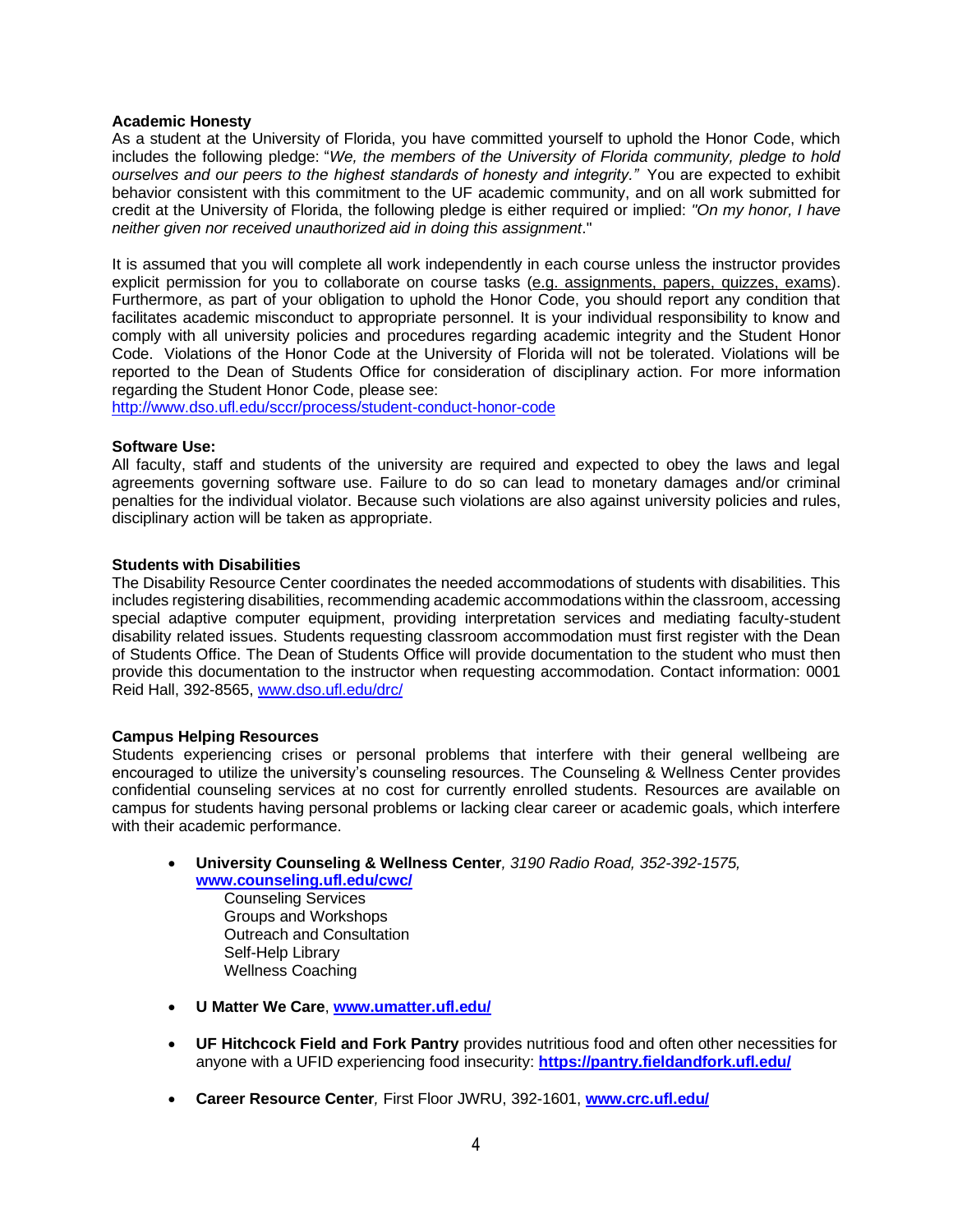# **Student Complaints:**

• Residential Course:<https://sccr.dso.ufl.edu/policies/student-honor-code-studentconduct-code/>

**Other Information:** Lecture material and information are the property of the University of Florida and the course instructor and may not be used for any commercial purpose. Students found in violation may be subject to disciplinary action under the University's Student Conduct Code. Only students formally registered for the course are permitted to attend lectures and take quizzes/tests.

**Email:** Students are required to check their email account(s) daily (at least Monday through Friday) and respond to course/program related requests, inquiries, etc. in a timely manner.

| <b>Date</b> |              |                | <b>Topic</b>                                                                                                                                                      |
|-------------|--------------|----------------|-------------------------------------------------------------------------------------------------------------------------------------------------------------------|
| January     | Th           | 6              | <b>Course Introduction</b><br>Nutritional Genomics: The Future of Nutrition and Medical<br>Practice                                                               |
|             | $\mathsf{T}$ | 11             | Nutritional Genomics: The Future of Nutrition and Medical<br>Practice (cont'd)                                                                                    |
|             | Th           | 13             | Diseases/Disorders of the Upper GI Tract (Chap 14 <sup>†</sup> )                                                                                                  |
|             | $\mathsf{T}$ | 18             | Diseases/Disorders of the Upper GI Tract (cont')                                                                                                                  |
|             | Th           | 20             | Diseases/Disorders of the Upper GI Tract (cont'd)<br>Due Date for All About You Info Card (submit via Canvas)<br><b>Clicker Participation Points Start Today!</b> |
|             | $\mathsf{T}$ | 25             | Diseases/Disorders of the Upper GI Tract (cont'd)                                                                                                                 |
|             | Th           | 27             | Diseases/Disorders of the Lower GI Tract (Chap 15 <sup>t</sup> )                                                                                                  |
| February    | T            | 1              | Diseases/Disorders of the Lower GI Tract (cont'd)                                                                                                                 |
|             | <b>Th</b>    | $\overline{3}$ | <b>EXAM1</b>                                                                                                                                                      |
|             | т            | 8              | Diseases/Disorders of the Lower GI Tract (cont'd)                                                                                                                 |
|             | Th           | 10             | Diseases/Disorders of the Lower GI Tract (cont'd)                                                                                                                 |
|             | $\mathsf{T}$ | 15             | Liver Disease and Alcoholism (Chap 16 <sup>†</sup> )                                                                                                              |
|             | Th           | 17             | Liver Disease and Alcoholism (cont'd)                                                                                                                             |
|             | т            | 22             | Liver Disease and Alcoholism (cont'd)<br><b>ASSIGNMENT #2 Step 1 due</b>                                                                                          |
|             | Th           | 24             | Liver Disease and Alcoholism (cont'd)                                                                                                                             |
| March       | T            | 1              | Diseases of the Gallbladder and Pancreas Chap 16 <sup>t</sup>                                                                                                     |
|             | <b>Th</b>    | 3              | <b>EXAM2</b>                                                                                                                                                      |
|             | T            | 8              | <b>SPRING BREAK</b>                                                                                                                                               |
|             | <b>Th</b>    | 10             | <b>SPRING BREAK</b>                                                                                                                                               |
|             | $\mathsf{T}$ | 15             | Diseases of the Gallbladder and Pancreas (cont'd)                                                                                                                 |
|             | Th           | 17             | Diabetes Mellitus (Chap 17†)                                                                                                                                      |

**Spring 2022 Tentative Class Schedule\***